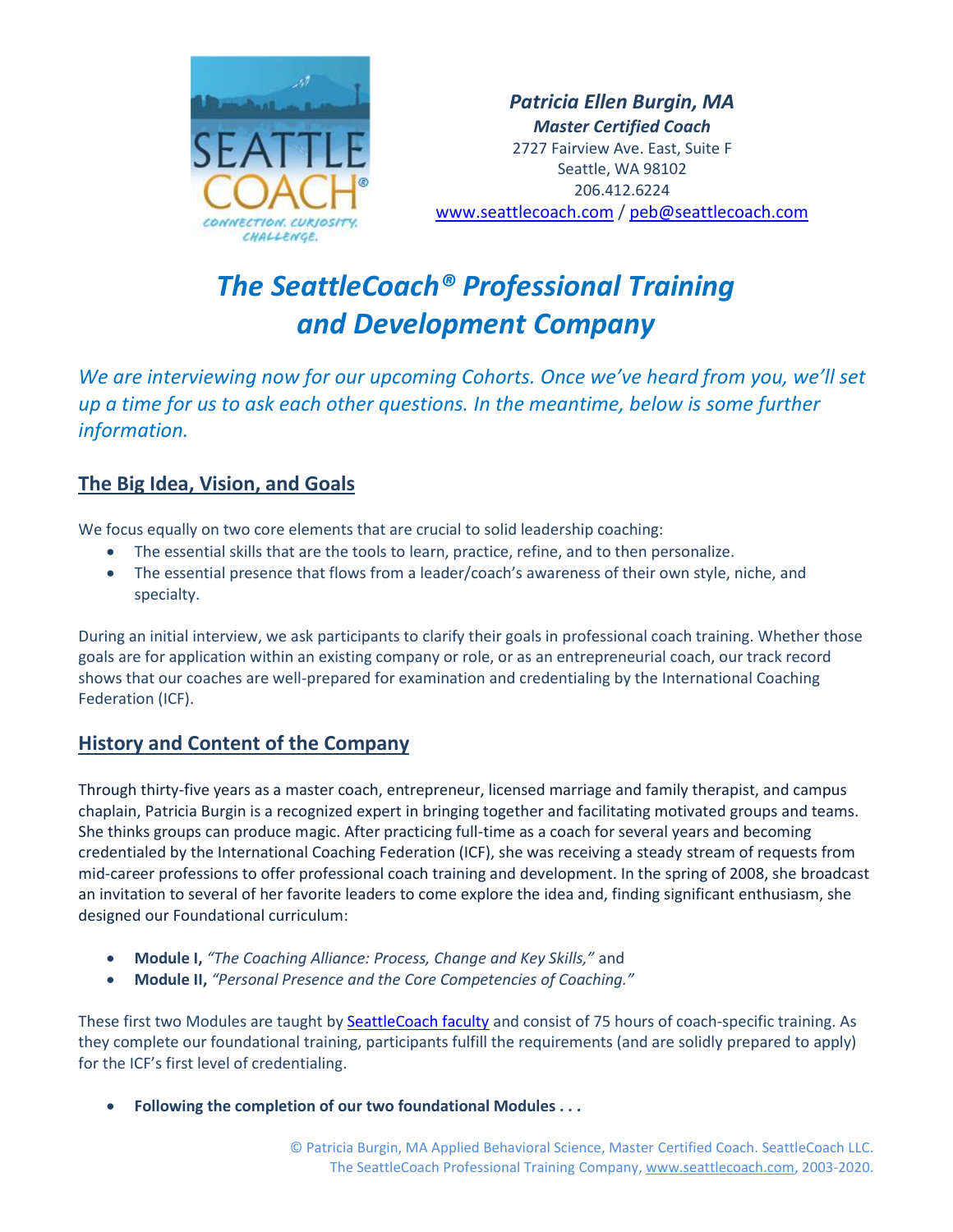We will award you a [SeattleCoach Certified Badge](https://www.seattlecoach.com/seattlecoach-certified.html) to add to your signature and to your web presence. It tells the world what you've done to prepare yourself as a professional coach or coaching leader.

In addition, great coaches grow steadily in their emotional intelligence, in their social intelligence and in their understanding of how human systems work. Following completion of Module II, you will be invited to participate in a [Coaching Supervision Cohort](https://www.seattlecoach.com/supervision-cohorts-with-patty.html) with Patty Burgin and/or in a third (advanced) Module taught by SeattleCoach [Faculty Members.](https://www.seattlecoach.com/the-seattlecoach-faculty.html) These cohorts are geared towards higher levels of coaching mastery and credentialing (Professional Certified Coach and Master Certified Coach).

## **SeattleCoach Founder and CEO, [Patricia Burgin,](https://www.seattlecoach.com/about-patricia-burgin.html) MA MCC, Talks About the Three-fold and Pragmatic Philosophy of the SeattleCoach Approach:**

*"From the beginning of SeattleCoach I've aimed for far more than coach training. Believing that professional coaching is a leadership movement, I've designed our work to deepen the personal style and presence along with the coaching mindset of each of our coaches. That means that in addition to teaching the essential skills and core competencies of professional coaching, our development of coaches rests on three components.*

- *1. "Before I become a coach, I practiced for years as a licensed marriage and family therapist and became increasingly interested in the overlap of my work with the field of Industrial and Organizational Psychology. In our curriculum you will spot elements of Cognitive Behavioral Therapy, Motivational Interviewing, Appreciative Inquiry, Narrative Therapy, and Solution-Focused Brief Therapy. And throughout, you will experience my convictions about Systems Theory and its two foundational components.*
	- *Personal Presence: The key element in any coaching relationship is the differentiated coach's calm personal authority and openness to using and learning more about themselves and their impact. They are contagious in the best of ways. These are the leaders who can address reality curiously, without placing blame.*
	- *The leader's ability to become graciously and generously connected: The power of any network is proportional to the quality and quantity of connections between the links--beginning with the differentiated leader.*
- *2. "The second component is the emerging field of applied neuroscience: Strengths-based/somatic intelligence and process. Simply put, our human brains learn best and change most positively and sustainably when we are in neurologically safe-enough alliances. "Safe-enough" doesn't mean bubblewrapped. Coachable people are not delicate, insistent, entitled or victimy. "Safe-enough" means that where there is enough predictability, autonomy, trust, and mutual respect, brains and relationships do better, especially in collaboration and conflict.*
- *3. "And third, we trust the eclectic human filters of the seasoned leaders we attract. We pick learners: people who are curious, brave, inclusive, and patient with discomfort. They don't scare easy. Our participant-coaches bring rich backgrounds in a variety of leadership and management approaches. And they apply their learning in a wide array of settings: With executives and teams, as in-house experts and HR professionals, and as external entrepreneurs who specialize in executive, individual, team, wellness, adventure and personal development coaching. Because coaching often connects with one's sense of purpose, many of our coaches are informed by their personal faith backgrounds in Jewish, Buddhist and Christian spiritualties.*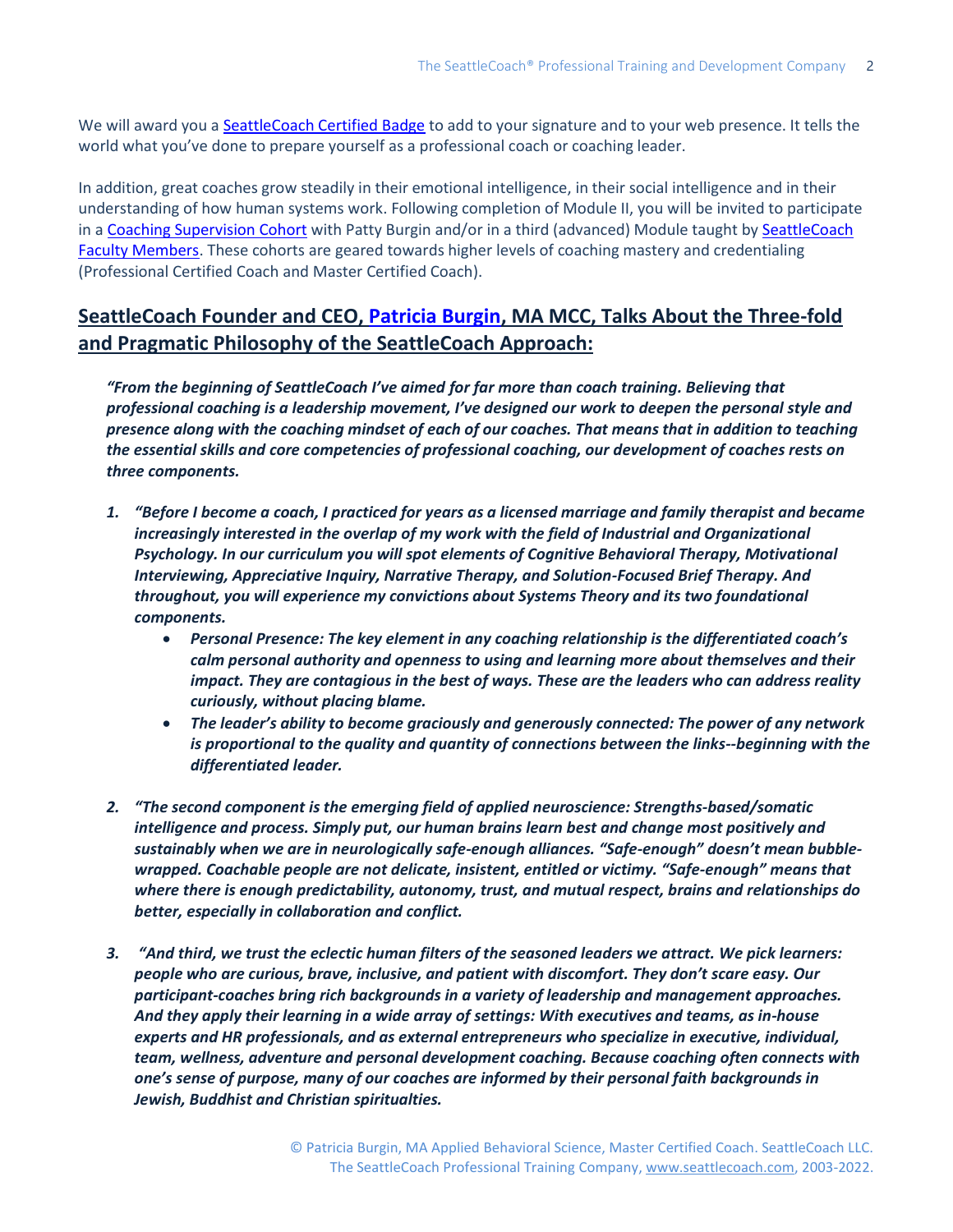*"In addition, two key factors are unique to the SeattleCoach approach to developing coaches and coaching leaders.*

*"First is the highly personalized nature of the training. Even though our recent Cohorts have taken place virtually, we have kept the face-to-face magic that has been our hallmark over time with our Cohorts of carefully selected participants.*

*"And in addition to our regular Cohort meetings, we ask participants to meet for peer-coaching by triads between sessions with other members of their Cohort. Participants learn to coach themselves along the way. And when we've concluded, our members continue to [grow together as allies.](http://www.seattlecoach.com/the-seattlecoach-network.html) [And that's fun.](https://www.seattlecoach.com/two-decades-of-fun.html)"*

#### **Intended Participants**

The leaders and managers who enter the SeattleCoach Training Program fall into three categories:

- Leaders who come with the support of their companies, groups or congregations with the goal of building a strong coaching culture within their organizations,
- Professionals who want to build their depth of skill as a leader, mentor and manager,
- And entrepreneurial leaders who are building a professional coaching practice.

#### **Pre-requisites**

Training with SeattleCoach takes place in stages. Each is highly interactive, building on individual strengths and team learning. As mentioned, we focus on bedrock coaching skills, the realities of human change management and on personal presence. Because of our areas of focus, we ask that applicants to the program bring a minimum of ten years of professional and academic experience. Why ten years? Because we've noticed that after ten years as a professional, most of our participants have experienced one to two major career transitions/changes (through different companies, industries and/or job functions). We believe this tends to build additional wisdom in most people--and we build on that wisdom as each of our members develops as a coach.

We start with an informational interview during which we welcome your questions, find out about your background and goals, and get a general, intuitive sense of your maturity and "fit" for this Program. If green lights ensue for both of us, you will be invited to an orientation meeting and to collaborate on the meeting schedule.

## **Expectations**

Our Cohorts are rigorous! We will choose some terrific people as members of our Cohorts. Your availability to your peer coaches and to coming to our times together well-prepared are keys to our success. In light of that, we ask that all coaches agree to a few things:

- 1. Treat attendance as a top priority in their schedules and to participate actively in all of our sessions.
- 2. If a coach-in-training must miss more than a session or two per Module, he or she will be asked to make up the work via individual tutoring with a SeattleCoach faculty member at an additional expense.
- 3. Before and/or following each of our sessions, you will receive a "pre-work/homework" email. This reading, listening, and study will take an hour or two each month to complete. In addition, coaches are expected to complete a minimum of one hour per week of peer coaching.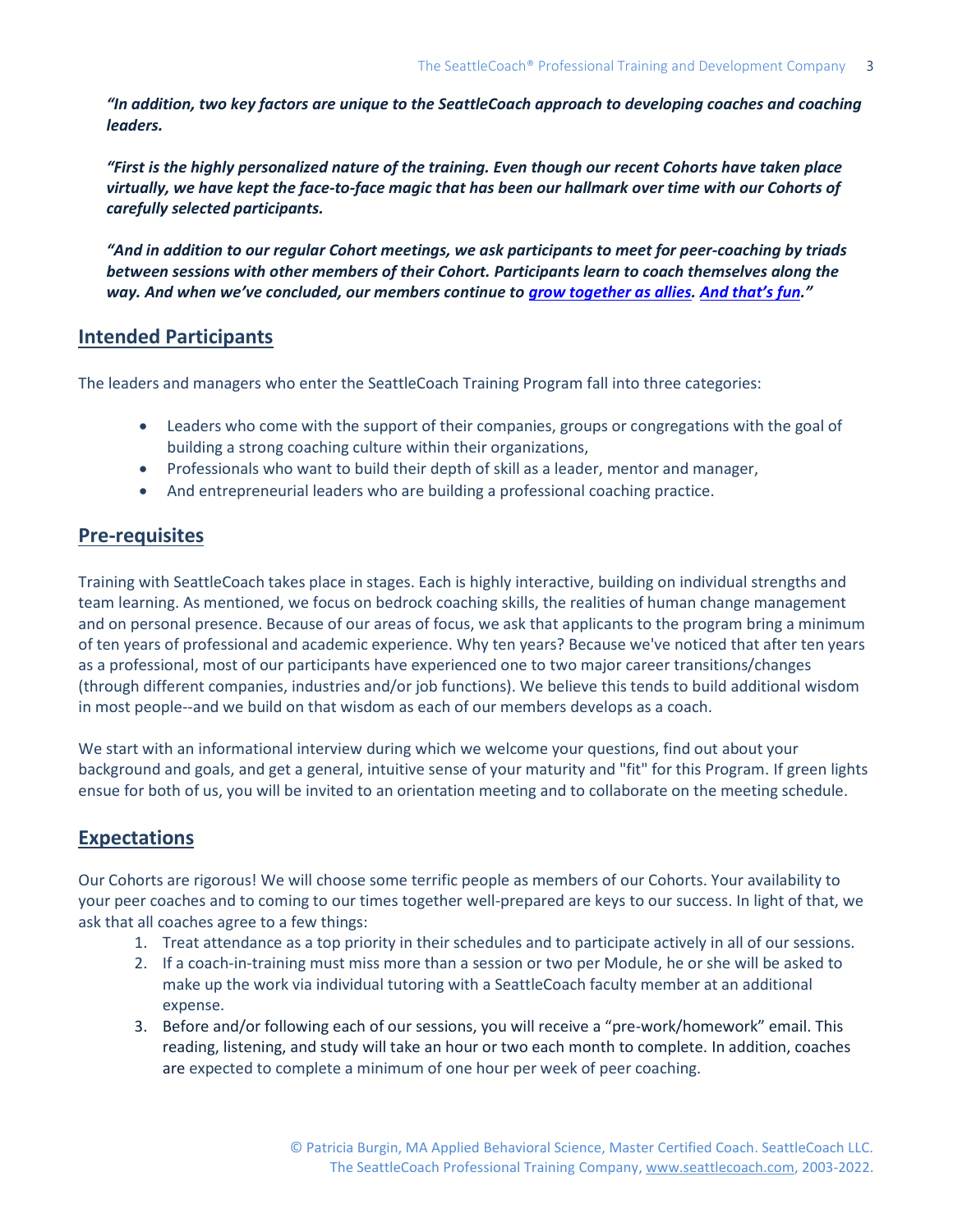4. And from the beginning of training, coaches are expected to learn and practice the [ICF Code of Ethics,](https://coachfederation.org/code-of-ethics) [Core Competencies](https://coachfederation.org/core-competencies) and standards of confidentiality, beginning with the group's process and with their peer coaching.

#### **How We Do Scheduling**

Our goal with each SeattleCoach Cohort is to complete both foundational Modules within eight to nine months. Since we meet exclusively in face-to-face Cohorts, we know what a big collaborative commitment this requires. Here's how we do it:

- 1. Once you've been accepted into the program, we ask you start reserving your Cohort's specific meeting times for the full eight to nine months.
- 2. Then we'll send out a proposed list of Module I dates (skipping major holidays) and ask you to get back to us with your pre-existing "absolutely-can't-be-there" dates. We'll do this again near the start of Module II.
- 3. Then we do some customizing. If more than one person must be away on a particular date, we may skip that week. If we have to schedule without you, we'll only do it once per Module.
- 4. If we find that you have to be away for too many dates, we'll ask you to consider a different Cohort. (We tend to start two in the Fall and two in the Spring.)
- 5. Rarely, a participant finds out during Module I that their schedule has changed significantly and that they are unable to continue with their Cohort into Module II. When this happens, we will help the participant to join another Cohort as they enter Module II providing they can do that within twelve months.
- 6. If it seems wise to cancel a meeting because of conditions of ice and snow, and we're meeting in person, we will send an email to all participants by 10am on the morning of our scheduled session.

Attendance is a big deal, not only for credentialing purposes, but because the Cohort needs you. If, after we've collaborated on scheduling, you miss a meeting of your Cohort, we'll do our best to catch you up and will ask you to check in with your peer coaches to see what you missed. We will also request that you come for office hours with Faculty the next time your cohort meets. Faculty coaches are always available during "office hours" fifteen minutes prior to each of our meetings. If you miss more than four hours of training, (i.e. two of our sessions) we will not be able to give you a completion certificate for your ICF credentialing purposes. In this rare occurrence, we'll ask that you schedule a supplementary paid session with one of the faculty coaches at an additional expense to you. The session will count as a make-up for the time missed and you will get your completion certificate.

#### **What it Looks Like**

SeattleCoach is one of a very few internationally credentialed programs to be taught exclusively **face-to-face**: Whether virtual or at our offices on Lake Union in Seattle, our priority is on creating the most effective environment for developing coaches.

- 1. Approximately thirty weeks of intensive, face-to-face coach development within a Cohort of carefully selected mid-career professionals.
- 2. Seventy-five hours of coach-specific training in two Core Modules:
	- a. Module I: *The Coaching Alliance: Process, Change and Key Skills (ACC)*
	- b. Module II: *Personal Presence and the Core Competencies of Coaching (ACC)*
- 3. Seven hours of group mentor coaching with written feedback. A total of ten hours are required for an ICF Credential. The remaining three are done individually with a mentor coach (see "related costs" below).
- 4. Weekly real-time practice with peer coaches which will help you to accumulate thirty hours of coaching for your coaching log (a total of 100 hours are required for ACC certification).